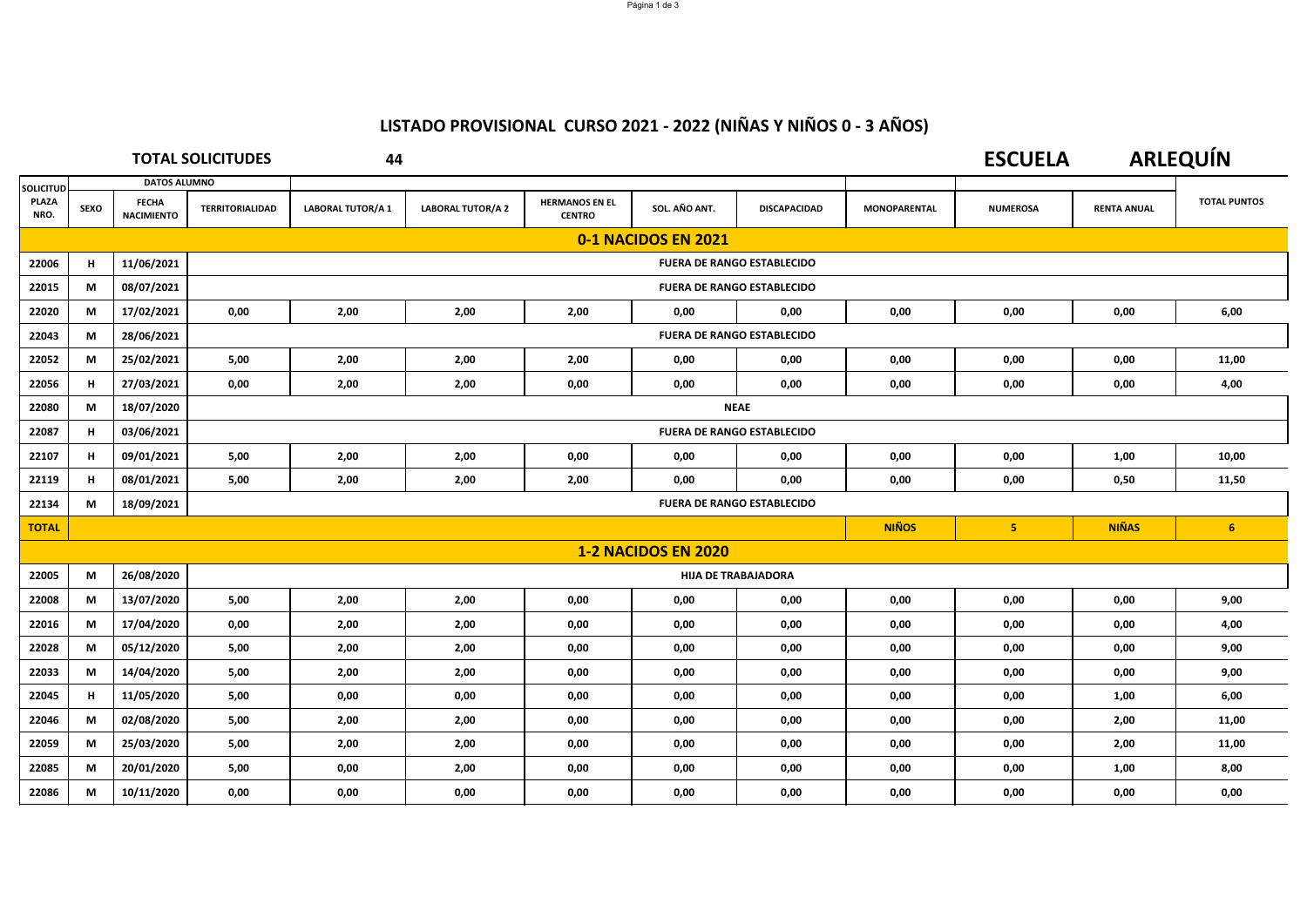# **LISTADO PROVISIONAL CURSO 2021 ‐ 2022 (NIÑAS Y NIÑOS 0 ‐ 3 AÑOS)**

### **TOTAL SOLICITUDES**

**44**

### **ESCUELAARLEQUÍN**

| <b>SOLICITUD</b><br>PLAZA<br>NRO. | <b>DATOS ALUMNO</b> |                                   |                        |                            |                          |                                        |               |                     |                     |                 |                    |                     |  |
|-----------------------------------|---------------------|-----------------------------------|------------------------|----------------------------|--------------------------|----------------------------------------|---------------|---------------------|---------------------|-----------------|--------------------|---------------------|--|
|                                   | <b>SEXO</b>         | <b>FECHA</b><br><b>NACIMIENTO</b> | <b>TERRITORIALIDAD</b> | <b>LABORAL TUTOR/A 1</b>   | <b>LABORAL TUTOR/A 2</b> | <b>HERMANOS EN EL</b><br><b>CENTRO</b> | SOL. AÑO ANT. | <b>DISCAPACIDAD</b> | <b>MONOPARENTAL</b> | <b>NUMEROSA</b> | <b>RENTA ANUAL</b> | <b>TOTAL PUNTOS</b> |  |
| 22093                             | M                   | 08/08/2020                        | 5,00                   | 2,00                       | 2,00                     | 0,00                                   | 0,00          | 0,00                | 0,00                | 0,00            | 0,00               | 9,00                |  |
| 22096                             | M                   | 08/10/2020                        | 5,00                   | 4,00                       | 0,00                     | 0,00                                   | 0,00          | 0,00                | 2,00                | 0,00            | 0,00               | 11,00               |  |
| 22116                             | H                   | 09/09/2020                        | 5,00                   | 2,00                       | 2,00                     | 0,00                                   | 0,00          | 0,00                | 0,00                | 0,00            | 0,00               | 9,00                |  |
| 22125                             | H                   | 02/08/2020                        | 5,00                   | 2,00                       | 0,00                     | 0,00                                   | 0,00          | 0,00                | 0,00                | 0,00            | 0,00               | 7,00                |  |
| 22127                             | M                   | 11/02/2020                        | 5,00                   | 0,00                       | 0,00                     | 0,00                                   | 0,00          | 0,00                | 0,00                | 0,00            | 1,00               | 6,00                |  |
| 22131                             | M                   | 07/10/2020                        | 5,00                   | 0,00                       | 2,00                     | 2,00                                   | 0,00          | 0,00                | 0,00                | 0,00            | 2,00               | 11,00               |  |
| 22151                             | M                   | 19/08/2020                        |                        | <b>HIJA DE TRABAJADORA</b> |                          |                                        |               |                     |                     |                 |                    |                     |  |
| 22171                             | M                   | 30/01/2020                        | 5,00                   | 2,00                       | 2,00                     | 0,00                                   | 0,00          | 0,00                | 0,00                | 0,00            | 0,00               | 9,00                |  |
| 22173                             | M                   | 08/12/2020                        | 0,00                   | 0,00                       | 2,00                     | 0,00                                   | 0,00          | 0,00                | 0,00                | 0,00            | 0,00               | 2,00                |  |
| 22180                             | H                   | 04/04/2020                        | 5,00                   | 0,00                       | 2,00                     | 2,00                                   | 0,00          | 0,00                | 0,00                | 0,00            | 0,00               | 9,00                |  |
| <b>TOTAL</b>                      |                     |                                   |                        |                            |                          |                                        |               |                     | <b>NIÑOS</b>        | $\overline{a}$  | <b>NIÑAS</b>       | 16                  |  |